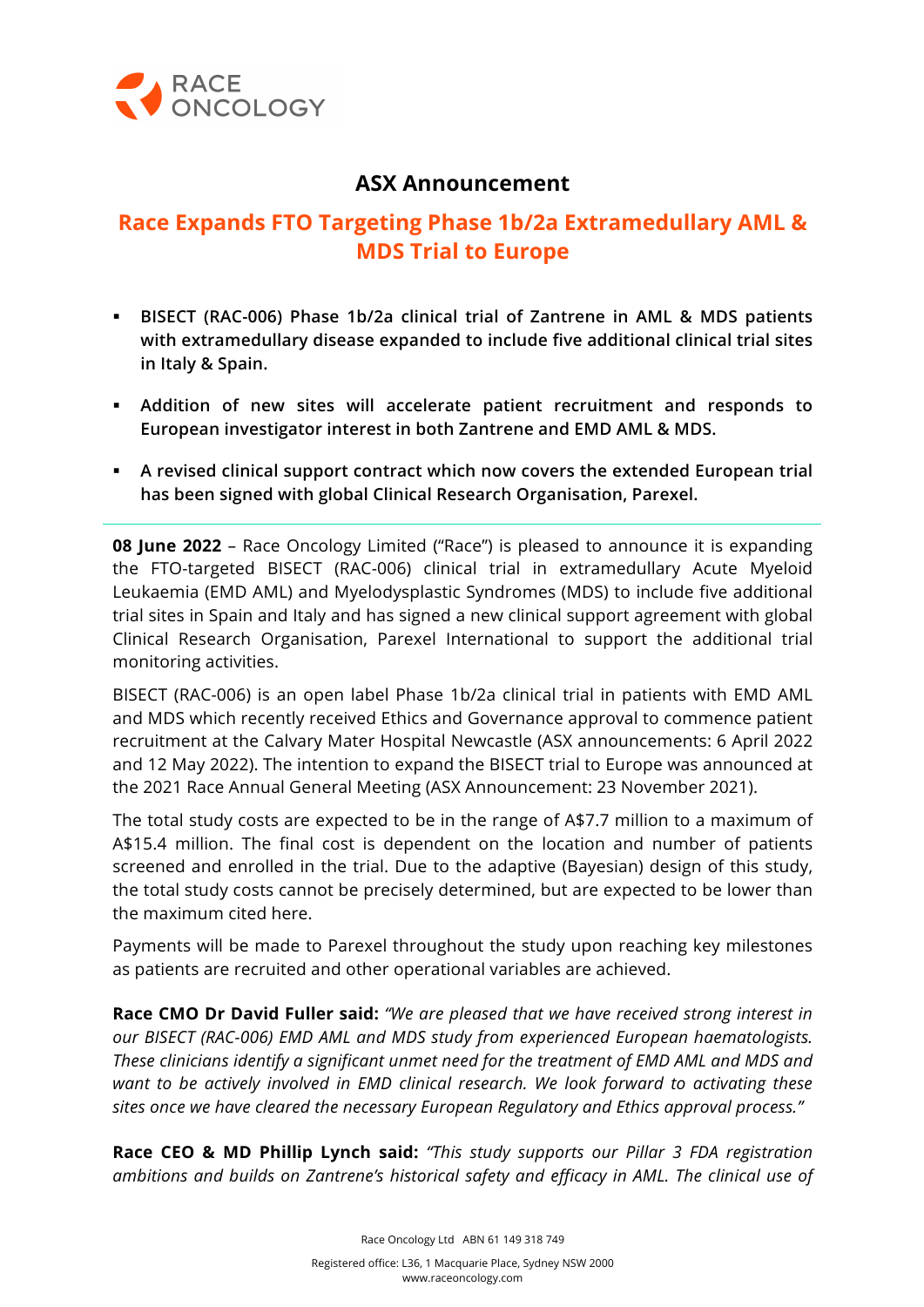

*Zantrene using superior drug combinations offers hope to patients with difficult to treat forms of AML and MDS."*

## *Extramedullary AML*

Extramedullary AML occurs when leukaemia spreads from the bone marrow and forms solid tumours in tissues such as the skin, breast, kidney, brain, or other organs. A 2020 prospective positron imaging trial identified that up to 22% of AML patients have the extramedullary form<sup>1</sup>. Extramedullary AML patients have no clinically approved treatments and limited experimental treatment options, with many clinical trials explicitly excluding this difficult to treat form of AML.

## *Myelodysplastic Syndromes (MDS)*

MDS are a group of blood cancers that affect the production of normal blood cells in the bone marrow. These include chronic myelomonocytic leukaemia (CMML), atypical chronic myeloid leukaemia (aCML) and myelodysplastic/ myeloproliferative neoplasms unclassifiable (MDS/MPN)<sup>2</sup>.

MDS has a very high risk (1 in 3) of the patient progressing to AML and high risk MDS is considered to be an earlier stage of AML. There are more than 10,000 patients diagnosed with MDS each year in the USA, which is approximately half the rate of AML.

## *Clinical Trial Design*

This open label Phase 1b trial with a Phase 2a dose expansion phase will recruit up to 60 patients with 18F-FDG PET/CT imaging-identified extramedullary AML at 10 clinical sites using a two-stratum (arm) design. The first stratum will utilise Zantrene as a high dose, single agent treatment over 7 days in patients with extramedullary AML who are able to tolerate high intensity chemotherapy, followed by one or more cycles of consolidation treatment of Zantrene in combination with Ara-C, a standard of care drug.

The second stratum will use Zantrene as a low dose FTO-targeted agent in combination with the oral hypomethylating agent, ASTX727 for MDS or AML patients unwilling, or unable to tolerate high intensity chemotherapy. Published preclinical data from City of Hope Hospital / Beckman Research Institute (Los Angeles, California), by Professor Chen's Laboratory identified that inhibition of FTO synergizes with decitabine to better kill AML cells<sup>3</sup>. Subsequent preclinical work by Race in collaboration with the Verrills' Laboratory (Newcastle, Australia) validated these findings in the EMD setting. Using a mouse model of EMD AML, Associate Professor Verrills demonstrated that optimal dosing of decitabine and Zantrene can synergistically target extramedullary AML tumours as well as AML lesions in the bone marrow and spleen (ASX Announcement: 17 March 2022).

The trial primary endpoint will be complete response (CR) and complete response with incomplete haematological recovery (CRi), with the clinical aim of bridging the patient to an allogeneic hematopoietic stem cell transplant (Stratum 1), and safety and tolerability of the decitabine/Zantrene regimen (Stratum 2). Key secondary endpoints include safety

Race Oncology Ltd ABN 61 149 318 749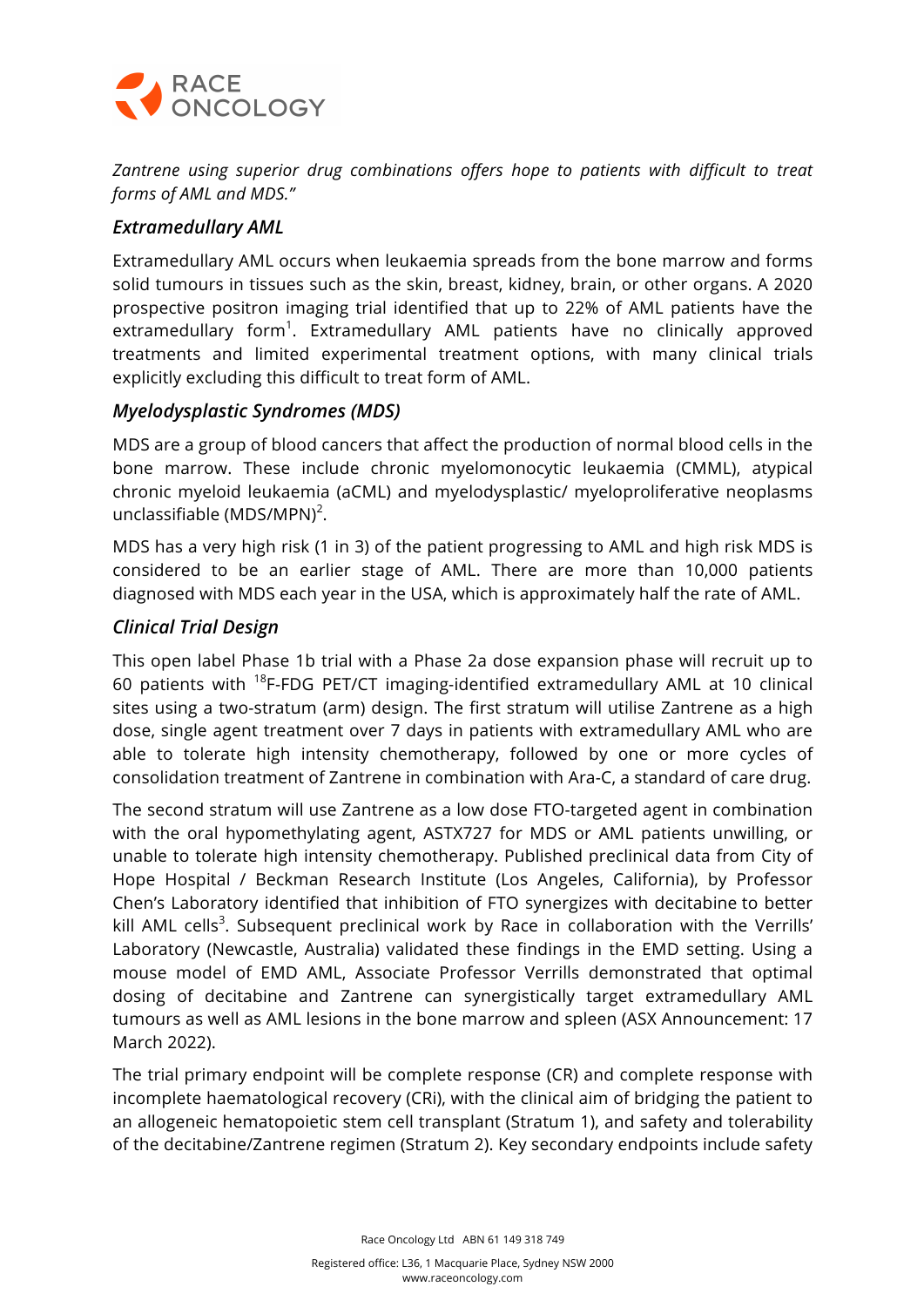

and tolerability of Zantrene, overall and event-free survival, and the correlation of FTO expression or other biomarkers with response to treatment.

Full details of the trial will be published on www.clinicaltrials.gov.

## *References*

1. Stölzel, F., Lüer, T., Löck, S., Parmentier, S., Kuithan, F., Kramer, M., et al. (2020). The prevalence of extramedullary acute myeloid leukemia detected by 18FDG-PET/CT: final results from the prospective PETAML trial. *Haematologica*, *105*(6), 1552–1558.

2. www.leukaemia.org.au/blood-cancer-information/types-of-blood-cancer/myelodysplastic-syndromes/

3. Su, R., Dong, L., Li, Y., Gao, M., Han, L., Wunderlich, M., et al. (2020). Targeting FTO Suppresses Cancer Stem Cell Maintenance and Immune Evasion. *Cancer Cell*, *38*(1), 79–96.e11.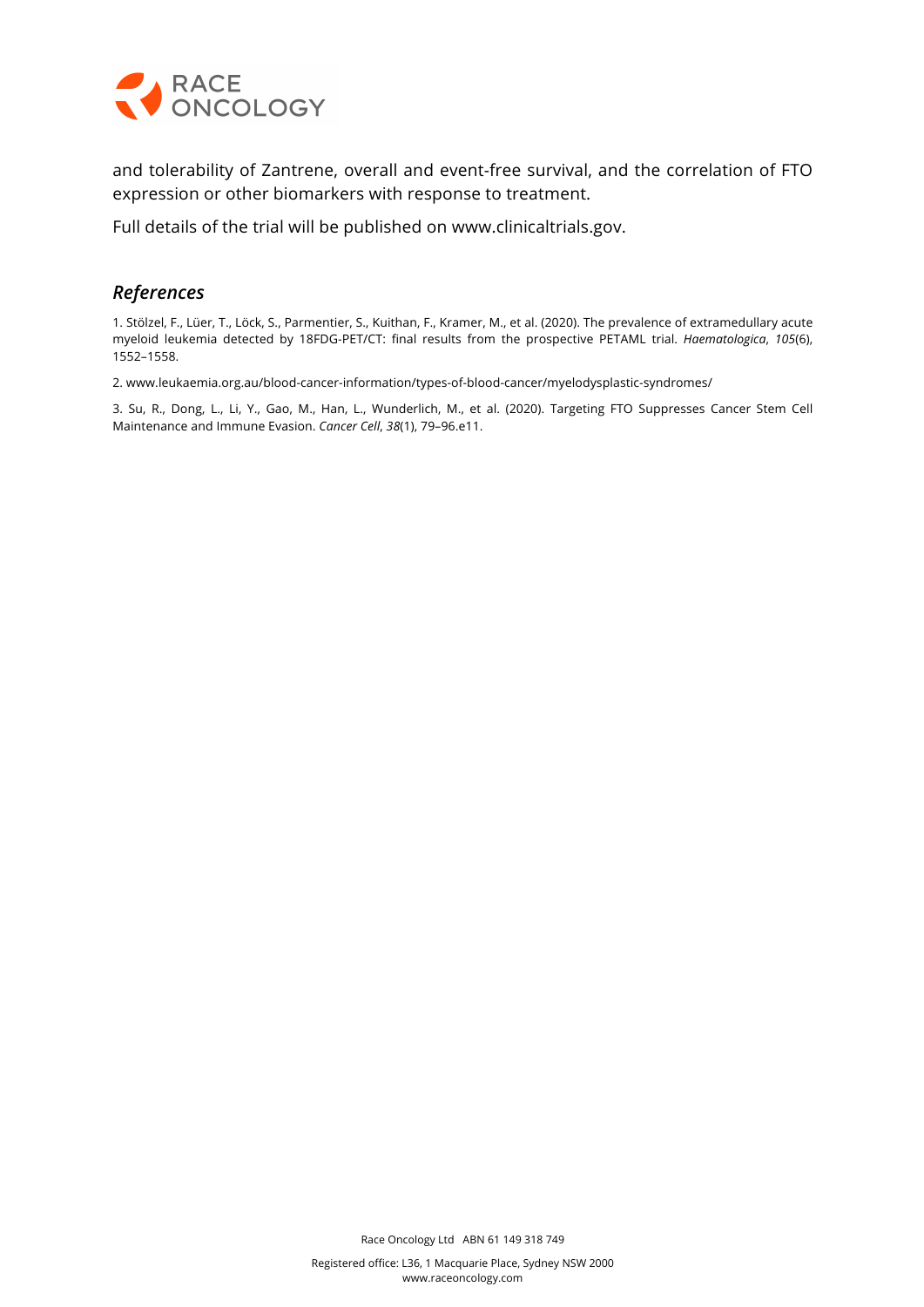

#### **Clinical Trial Summary**

| <b>Study Title</b>            | An Open-label Two Strata Study of High Dose Bisantrene in<br>Combination with Cytarabine Arabinoside (Ara-C) or Low Dose<br>Bisantrene in Combination with Oral Decitabine/Cedazuridine for the<br>Treatment of Acute Myeloid Leukemia Patients with Extramedullary<br>Disease. BISECT (BISantrene Extramedullary ChemoTherapy)                         |
|-------------------------------|---------------------------------------------------------------------------------------------------------------------------------------------------------------------------------------------------------------------------------------------------------------------------------------------------------------------------------------------------------|
| <b>Phase of Development</b>   | Phase 1b with Phase 2 dose expansion                                                                                                                                                                                                                                                                                                                    |
| <b>Active Ingredient</b>      | bisantrene dihydrochloride (Zantrene)                                                                                                                                                                                                                                                                                                                   |
| <b>Study Description</b>      | A two-stratum trial of Zantrene in patients with extramedullary AML or<br>MDS and CMML diagnosed by <sup>18</sup> F-FDG PET/CT imaging.                                                                                                                                                                                                                 |
| <b>Principle Investigator</b> | A/Prof Anoop Enjeti                                                                                                                                                                                                                                                                                                                                     |
| <b>Sponsor</b>                | Race Oncology                                                                                                                                                                                                                                                                                                                                           |
| Indication/population         | Adult men and women ≥18 years of age with AML or MDS presenting<br>with non-CNS extramedullary disease.                                                                                                                                                                                                                                                 |
| <b>Number of Subjects</b>     | <b>Stratum 1: up to 30 patients</b>                                                                                                                                                                                                                                                                                                                     |
|                               | <b>Stratum 2:</b> up to 10 patients (dose escalation stage); up to additional<br>20 patients in the expansion stage                                                                                                                                                                                                                                     |
| <b>Study Period</b>           | 36 - 40 months                                                                                                                                                                                                                                                                                                                                          |
| <b>Study Design</b>           | A two strata open-label non-randomized study of high dose bisantrene<br>treatment given as a monotherapy induction and in combination with<br>Ara-C as consolidation (Stratum 1) and lower dose bisantrene in<br>combination with oral decitabine/cedazuridine (ASTX727) (Stratum 2)<br>in patients with extramedullary AML, or high risk MDS and CMML. |
|                               | As the patient population is considered without existing treatment<br>options, a comparator arm will not be used.                                                                                                                                                                                                                                       |
| <b>Statistical methods</b>    | Bayesian Optimal Interval (BOIN) model-based design, based on<br>observed response rate of 30% for AML where the true response rate<br>is expected to be <20% applying a 90% power.                                                                                                                                                                     |
| <b>End Points</b>             | Primary (Stratum 1): Achievement of a complete response (CR) or<br>complete response with incomplete count recovery (CRi).                                                                                                                                                                                                                              |
|                               | Primary (Stratum 2): Tolerability and safety.                                                                                                                                                                                                                                                                                                           |
|                               | Key Secondary: Achievement of a PET/radiologic overall response, i.e.<br>complete or partial metabolic response, after cycles 1, 2 and 4<br>(Stratum 1) and after cycles 4, 6, 9 and 12 (Stratum 2).                                                                                                                                                    |
|                               | Other Secondary: number of patients bridged to transplant and time<br>to transplant (Stratum 1), pharmacokinetics, FTO and other biomarker<br>status, event free survival, overall survival                                                                                                                                                             |
| <b>Participating Centres</b>  | 10 sites in Australia & Europe                                                                                                                                                                                                                                                                                                                          |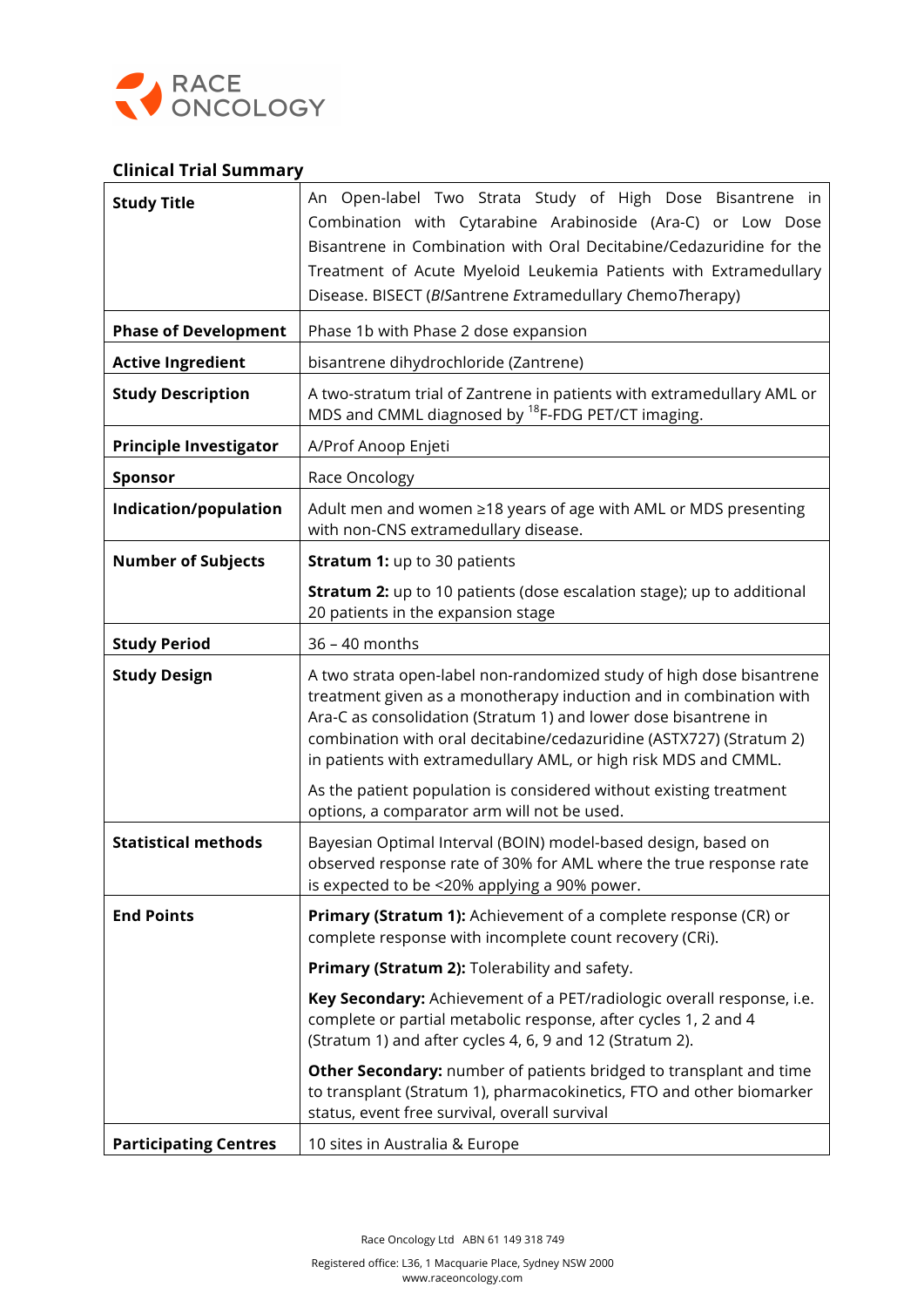

# **Q&A**

#### *Why was Parexel chosen as the CRO to support this trial?*

Parexel has the global reach and experience to support this complex trial, both in Australia and internationally. Importantly for Race, Parexel has a specialised division dedicated to supporting and understanding the needs of small and medium sized biotech companies.

## *What is ASTX727 and why was it chosen for the trial?*

ASTXZ727 (trademark INQOVI®) is an oral formulation of decitabine, a nucleoside metabolic inhibitor, and cedazuridine, a cytidine deaminase inhibitor and has been approved by the FDA for treatment of adult patients with MDS. It is currently in latestage clinical trials for AML patients. Astex Pharmaceuticals will provide ASTX727 free of charge to Race for use in Australia, Italy, Spain, Germany and the USA. Additional countries may be included, subject to agreement with Astex.

#### *Why run this trial in both Australia and Europe?*

**Three reasons – cost, control and speed.** Australia remains an attractive location to run early stage trials with excellent clinical trial infrastructure and regulatory reputation. The 43.5% R&D tax rebate provides a very competitive environment as regards minimising trial costs. The inclusion of European sites will accelerate the trial and bring greater clinical attention to Zantrene's potential. European trial costs are similar to Australia. In addition (subject to approval) we plan to claim a sizable proportion of the European costs through the R&D tax rebate.

#### *Will you need to do a separate Phase 3 trial in the US to enable FDA registration?*

**No.** By utilising the FDA 505(b)(2) approval pathway our clinical advisors have indicated that FDA approval can be obtained using a limited number of Phase 2 trials. Race intents to run three limited Phase 2 trials in Australia, USA and the EU and seek Fast Track FDA designation and EMA label approval for this orphan indication.

#### *Does this trial target FTO in AML & MDS patients?*

Yes. This trial builds on the preclinical studies of our advisor Professor Jianjun Chen of the City of Hope Hospital. His team discovered in AML cells that inhibition of FTO synergises with the hypomethylating standard of care drug, decitabine. This combination will be clinically explored in patients unable or unwilling to tolerate high intensity chemotherapy (Stratum 2). This synergy has been confirmed in both cell cultures and animal models of EMD AML by Associate Professor Nikki Verrills of the University of Newcastle (ASX Announcement: 17 March 2022).

#### *When can shareholders expect progress updates on the trial?*

This trial is open label in nature, so patient outcome results are obtained by Race as patients are treated. We intend to announce progress updates on a regular basis, but not at the individual patient level.

Race Oncology Ltd ABN 61 149 318 749